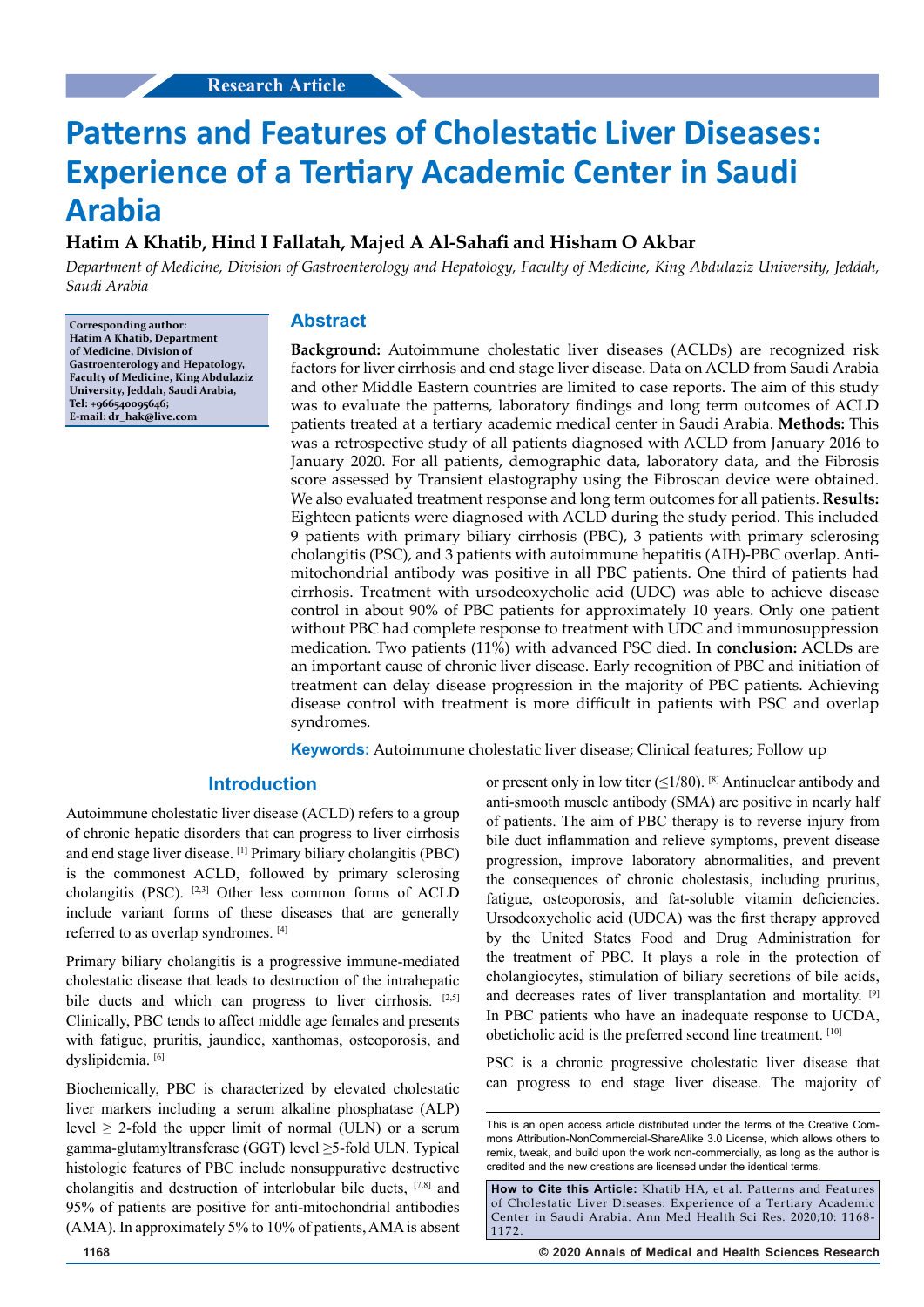patients with PSC are asymptomatic at initial presentation. Among the symptomatic patients, fatigue, fever, jaundice, pruritus, and vague upper abdominal discomfort are the most commonly described symptoms.  $^{[11]}$  Elevated ALP  $\geq$  3 fold is a characteristic feature of PSC that is present in 95% of patients. Serum alanine (ALT) and aspartate aminotransferase (AST) levels are also usually elevated up to 2–3 times ULN. Serum bilirubin level is typically normal at diagnosis in the majority of patients. [12,13] PSC is also associated with positive titers of auto-antibodies, including ANA, SMA and perinuclear antineutrophil cytoplasmic antibodies in up to 94% of patients, but these are not specific for PSC. [13,14] Radiologically, PSC shows cholangiographic findings of bile duct stenoses and dilatations, and histology shows mild to moderate portal infiltration and preductal fibrosis. [4]

At present, there is no standardized definition of the overlap syndromes. However, patients with overlap syndromes present with both hepatitic and cholestatic serum liver function tests and have histological features of autoimmune hepatitis (AIH) and PBC or PSC. PBC and AIH are the most frequent autoimmune hepatopathies. [15] The transition from PBC to AIH-PBC overlap syndrome has been reported. The Paris criteria are used to diagnose PBC-AIH overlap and include criteria for both PBC and AIH in addition to histologic evidence of interface hepatitis. [16] The diagnosis of AIH-PSC overlap requires the presence of both AIH-PSC features plus histological evidence of biliary changes which are more common than interface hepatitis. [13]

Transient elastography (Fibroscan) is a non-invasive method that is used to measure the degree of fibrosis in chronic liver disease. It is a simple and acceptable test with great accuracy for the assessment of the stage of fibrosis in cholestatic liver diseases including PSC and PBC. [17,18] However, the validity of the Fibroscan for evaluation of cholestatic liver disorder has been less established than for viral hepatitis. [18]

This study was conducted at King Abdulaziz University hospital, a tertiary academic medical center in Jeddah Saudi Arabia, and the aim was to evaluate the clinical and laboratory features of patients with ACLD.

## **Methodology**

This was a retrospective analysis of all adult patients diagnosed with ACLD based on clinical, laboratory, and immunological features. The study protocol was approved by the research ethical committee of the faculty of medicine at King Abdulaziz University Jeddah (NO 443-20 on August/31/2020). The study duration was from January 2016 to January 2020.

Inclusion criteria were all patients with a diagnosis of ACLD who underwent assessment of liver fibrosis at the hepatology and gastroenterology unit of King Abdulaziz University hospital Jeddah. Only patients who had active regular follow up were included.

Patients were excluded if their clinical and laboratory data were not available on the hospital information system and or if they were lost to follow-up after the initial diagnosis.

#### **Definitions**

The diagnosis of PBC was based on clinical features (ie. itching); laboratory values, namely an ALP  $\geq$ 1.5 times ULN; and AMA positivity at a titer of 1:40 or higher.  $[7]$ 

The diagnosis of PSC was based on elevated cholestatic serum enzyme levels (ALP>3 times ULN), and typical cholangiographic findings of bile duct stenosis. [12]

The diagnosis of PBC-AIH overlap was based on the Paris criteria which includes criteria for both PBC and AIH. AIH-PSC overlap was diagnosed based on the presence of both AIH-PSC features. [13]

Autoimmune cholangiopathy was diagnosed based on the presence of cholesteric derangement of liver enzymes and immunological features similar to that of AIH and negative AMA.

The electronic medical records of patients, which were held on the database of the unit of gastroenterology and hepatology at King Abbdulaziz University hospital, were reviewed for data collection. For all patients, we obtained demographic data on age, sex, and nationality (Saudi or non-Saudi). We also collected data on the duration of follow up from the time of diagnosis until the last visit or death.

We collected data on the following laboratory data at the time of diagnosis: complete blood count including white blood count, hemoglobin, and platelet levels; and liver function tests (AST, ALT, ALP, GGT, albumin, total bilirubin). We also obtained the result of the patient's autoimmune profile at the time of diagnosis or whenever available (antinuclear antibody, ANA; SMA; AMA; immunoglobulin IgG and IgM).

The results of liver fibrosis assessment using Fibroscan examination was collected from the gastroenterology and hepatology unit. The standards for an acceptable Fibroscan at KAUH are 10 successful readings with a success rate of at least 70% and an IQR of less than 30%. We obtained the stiffness measurements in KPa. We then categorized the fibrosis score for all patients according to the stiffness measurement into F1= 6-7.1, F2=7.2-9.2, F3=9.2-17.2, and F4 > 17.3. [18]

#### **Outcomes**

We evaluated treatment response, defined as improvement of symptoms and normalization of liver enzymes and bilirubin at the last follow up. We also analyzed liver related mortality.

#### **Statistical analysis**

All the data were analyzed using the Statistical Package for Social Sciences software (SPSS, version 16.0; SPSS Inc., Chicago, IL, USA). Descriptive data were presented as mean and standard deviations. Tukey post-hoc test was used for calculating the significant difference between healthy and diseased sites for each clinical and biochemical parameters. Spearman's correlation coefficient was applied to determine the relationship between the clinical parameters and biochemical parameters (calprotectin and NTx). A p-value of less than 0.05 was considered significant.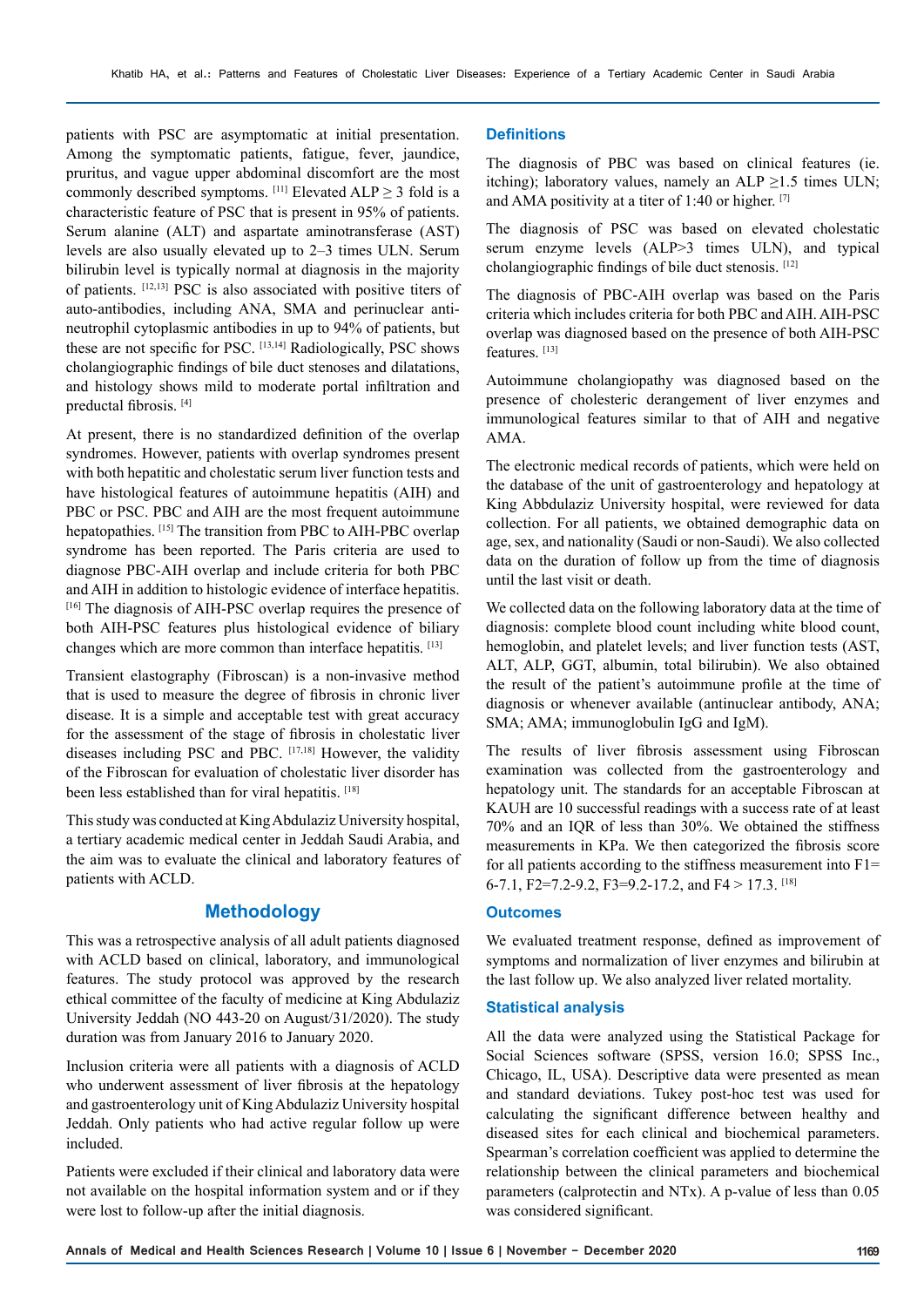## **Results**

Eighteen patients fulfilled the inclusion criteria for ACLD during the study period. The majority of patients were female (15, 83.3%) and Saudi Arabian (13, 72.2%). The mean age was 51.2 years (standard deviation: 11 years, 24-65). There was no difference in the age between males and females ( $p=47$ ). There was no significant difference in the age of patients with PBC and those with other diagnoses. Table 1 presents the demographic data of the study population.

The most common diagnosis was PBC (9 patients, 50%) [Table 2]. Laboratory test results showed cholestatic or mixed pattern of elevation of liver enzymes [Table 3]. PBC patients had significantly lower serum ALP and serum AST levels compared to non-PBC patients. Alkp 139 SD 92 and 432 SD304 P=.03; and AST of 30 SD: 24 and 91.5 SD: 50.2 P=0.01 respectively. There was no significant difference in the other liver parameters between patients with and without PBC. Table 3 presents the laboratory results of all patients.

All PBC patients had a positive AMA of variable strengths (strongly positive in 6 patients and mildly to moderately positive in 3 patients). Among patients without a diagnosis of PBC, only one patient with AIH-PBC overlap syndrome had a strongly positive AMA ( $P = .025$ ). ANA was weakly positive in 2 patients, moderately positive in 2 patients, and strongly positive in 2 patients without PBC and weakly positive in only 2 PBC patients (P=.016).

There was no statistically significant difference in the mean stiffness score, measured using the fibroscan, between PBC patients and other patients (9.1 KPa, SD (6.7) and 15.7 KPa, SD (8.4), respectively; P=0.086). Approximately 40% of patients had mild fibrosis (F1), and 50% of patients had severe fibrosis (F3) or cirrhosis (F4). Age older than 60 was associated with a higher fibrosis score compared to younger age (13.2 KPa, SD  $(8.4)$  and  $8.6$  KPa, SD  $(6)$ , respectively; P=0.32). Table 4 shows the number of patients according to the stage of fibrosis and diagnosis using Fibroscan.

The mean duration of follow-up was longer for PBC patients compared to non-PBC patients, but this difference was not statistically significant (9.7 years, SD 3 years and 6.1 years, SD 4.6 years, respectively; P=.07).

All of the patients with PBC and PSC in this study were treated with UCD. All AIH-PBC overlap and AIH-PSC patients were

| <b>Variables</b> |           | Number and % of patients out of 18 | Age (Years, Standard deviation) |  |
|------------------|-----------|------------------------------------|---------------------------------|--|
| Sex              | Male      | 3(16.7%)                           | 56.33 SD (11.7)                 |  |
| $P = 0.47$       | Female    | 15 (83.3%)                         | 50.2 SD (11)                    |  |
| Nationality      | Saudi     | 3(16.7%)                           | 54.1 SD (9.8)                   |  |
| $P = 0.13$       | Non Saudi | 15 (83.3%)                         | 43.8 SD (11.6)                  |  |

|                                  | Table 2: Number and percent of patients according to diagnosis. |                            |  |  |  |
|----------------------------------|-----------------------------------------------------------------|----------------------------|--|--|--|
| <b>Diagnosis</b>                 | <b>Number of patients</b>                                       | <b>Percent of patients</b> |  |  |  |
| PBC                              | $9*$                                                            | 50.0                       |  |  |  |
| <b>PSC</b>                       | $3^*$                                                           | 16.7                       |  |  |  |
| PBC-AIH overlap                  | 3                                                               | 16.7                       |  |  |  |
| AIH-PSC                          | $1*$                                                            | 5.6                        |  |  |  |
| <b>Familial Cholestasis</b>      |                                                                 | 5.6                        |  |  |  |
| Autoimmune Cholangiopathy        |                                                                 | 5.6                        |  |  |  |
| Total                            | 18                                                              | 100.0                      |  |  |  |
| *One male patient in this group. |                                                                 |                            |  |  |  |

PBC: Primary Biliary Cirrhosis; PSC: Primary Sclerosing Cholangitis; AIH: Autoimmune Hepatitis

|                   |                      |                | Table 3: Laboratory results for all patients. |          |                       |
|-------------------|----------------------|----------------|-----------------------------------------------|----------|-----------------------|
| <b>Parameters</b> | <b>Normal Values</b> | <b>Minimum</b> | <b>Maximum</b>                                | Mean     | <b>Std. Deviation</b> |
| <b>WBC</b>        | 4.5-11.5 K/ul        | 2.00           | 11.40                                         | 6.7775   | 2.49242               |
| Hb                | 12-15 g/dl           | 7.50           | 199.00                                        | 23.4938  | 46.85680              |
| <b>Platelets</b>  | 150-450 K/ul         | 12.20          | 431.00                                        | 254.6375 | 108.29673             |
| albumin           | 35-50 g/L            | 16.00          | 42.20                                         | 32.7625  | 6.14675               |
| <b>ALP</b>        | 50-136 U/L           | 59.00          | 980.00                                        | 294.2500 | 257.50249             |
| <b>AST</b>        | 15-37 U/L            | 3.00           | 167.00                                        | 63.0000  | 47.70744              |
| <b>ALT</b>        | 30-65 U/L            | 23.00          | 149.00                                        | 67.5000  | 40.78235              |
| <b>GGT</b>        | 5-85 U/L             | 3.00           | 1256.00                                       | 286.5625 | 362.76144             |
| bilirubin         | 0-17 umol/L          | 3.50           | 182.00                                        | 30.0313  | 50.42964              |
| lgG               | 5.4-16.1g/L          | 11             | 44                                            | 19.05    | 8.964                 |
| IgM               | $.5 - 1.9$ g/L       | 1.50           | 4.42                                          | 2.6467   | 1.00349               |
| stiffness         | < 6                  | 3.00           | 29.10                                         | 12.1688  | 7.67409               |

WBC: White Blood Cell; Hb: Hemoglobin; ALP: Alkaline Phosphatase; AST: Aspartate Aminotransferase; ALT: Alanine Aminotransferase; GGT: Gamma-Glutamyltransferase; Ig: Immunoglobulin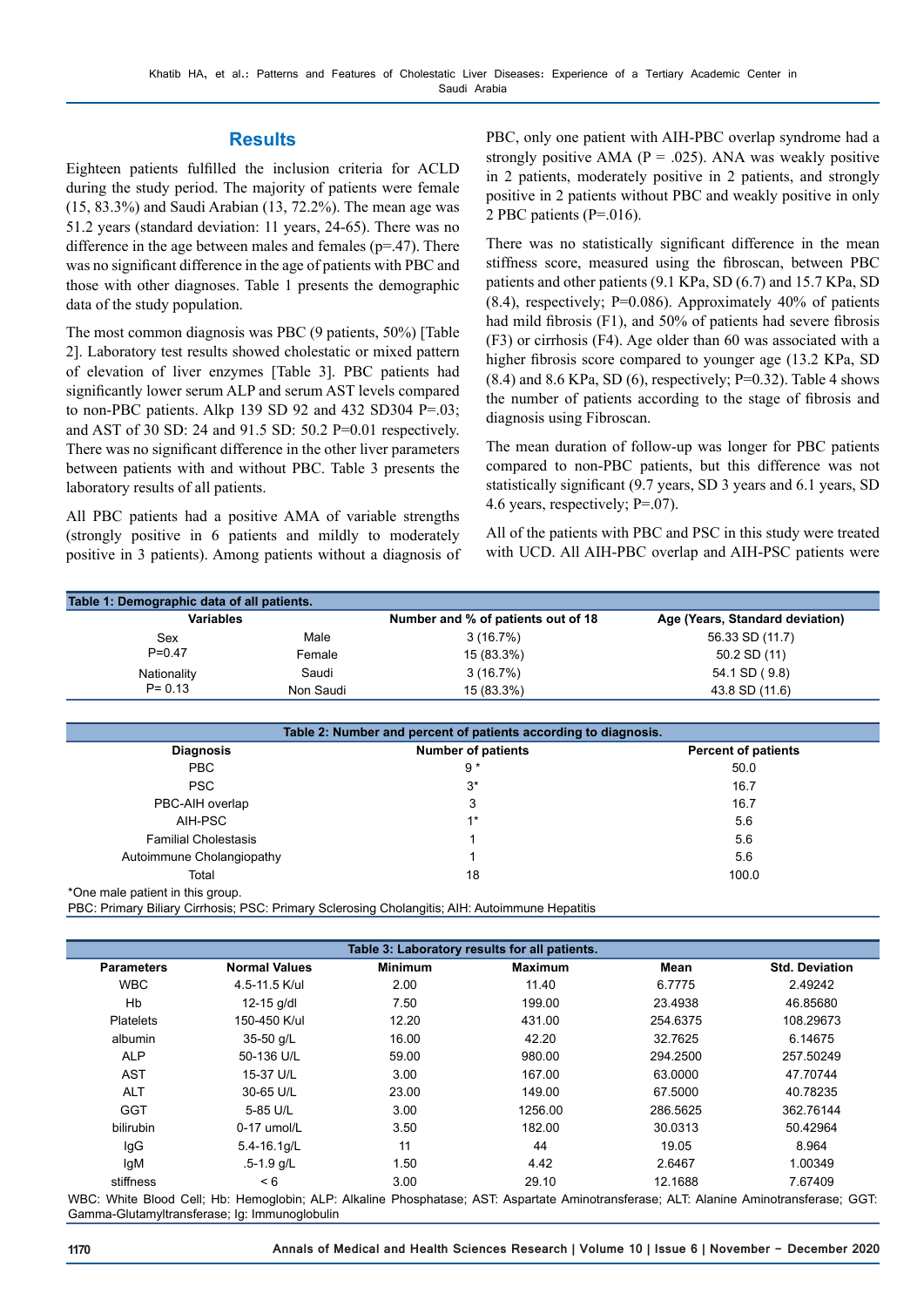| <b>Diagnosis</b>             | <b>Fibrosis score</b> |      |      |      |              |
|------------------------------|-----------------------|------|------|------|--------------|
|                              | 1.00                  | 2.00 | 3.00 | 4.00 | <b>Total</b> |
| <b>PBC</b>                   | 4                     |      |      |      | 9            |
| <b>PSC</b>                   |                       |      |      |      |              |
| PBC-AIH overlap              |                       |      |      |      |              |
| AIH-PSC                      |                       |      |      |      |              |
| <b>Familial Cholestasis</b>  |                       |      |      |      |              |
| Autoimmune<br>Cholangiopathy |                       |      |      |      |              |
|                              |                       |      |      | 6    | 18           |

immunosuppressed with steroids with or without azathioprine and UCD. Patients with autoimmune cholangiopathy were treated and maintained on both steroids and azathioprine.

At the end of the follow up or data collection period, there was a significant difference in the response to treatment among all 18 patients (P=.047). Among 9 patients with PBC, 8 had a complete biochemical response and 1 had a sub-optimal response, and the latter patient is scheduled for treatment with obeticholic acid. Alternatively, complete biochemical response was achieved in only 1 of 9 patients without PBC. This patient had familial cholestasis and her liver enzyme and bilirubin levels normalized after cholecystectomy and treatment with UCD. During the follow-up period, none of our patients developed hepatocellular carcinoma. We reported mortality in two female patients with PSC, accounting for 11.1% of all patients in the study group, approximately two year from the time of diagnosis.

## **Discussion**

Viral hepatitis is the most common cause of chronic liver disease; less common causes include alcoholic liver disease (ALD), nonalcoholic fatty liver disease (NAFLD), and ACLD, which are nonetheless important causes of liver-related morbidity and mortality. [19,20] Previous local data has demonstrated that ACLD represents less than 2% of all causes of chronic liver disease. [21] However, data from Europe and North America have reported that 10% of liver transplantations were due to autoimmune liver diseases. [22] The data on ACLD from Saudi Arabia and other Middle Eastern countries are limited. Therefore, epidemiological data and the clinical features of ACLD in our region are not well defined compared to other countries from Europe and North America. To the best of our knowledge, this is the first study of its kind on ACLD among adults from Saudi Arabia or other regional countries. Consistent with previous reports on the prevalence of ACLD, PBC was the most common form of ACLD in our study population. [1-3] However, Lamba et al. [23] demonstrated that during 8 years of observation, PSC had a higher prevalence and incidence compared to PBC. Similarly, Webb et al. <sup>[24]</sup> demonstrated that PSC was the most common indication for liver transplantation among patients with autoimmune liver disease.

In our study population, PBC and AIH-PBC overlap were most common in female patients compared to PSC and AIH-PSC. This finding is consistent with the sex distribution of ACLD

described in previous reports. <sup>[2-4,23]</sup> Recently, Tanaka et al. <sup>[25]</sup> showed that there is an increasing trend in the prevalence and male to female ratio of PBC and PSC.

The liver function tests showed a significantly higher ALP in non-PBC patients compared to PBC patients. Since PSC is characterized by marked elevation in serum ALP, which is presumed to reflect progressive biliary obstruction due to strictures, this observation may be explained by the presence of 3 PSC patients and one AIH-PSC overlap patient in the non-PBC group. [12]

Anti-mitochondrial antibody positivity is pathognomonic for PBC, and is detected in up to 95% of PBC patients and PBCspecific ANAs are found in 25%-40% of patients. [1] This is slightly different to our study which showed that all PBC patients had a positive AMA while ANA was positive in only 22% of PBC patients.

Transient elastography had shown promising results in the assessment of liver fibrosis in patients with autoimmune liver disease. [26] Our study showed that cirrhosis was less frequently diagnosed on Fibroscan among PBC patients compared to non-PBC patients. This finding can be explained by the aggressive nature of PSC, which if untreated, will inevitably progress to cirrhosis, and by the more severe disease in patients with AIH-PBC overlap compared to patients with isolated PBC. [3,4,24]

Early recognition of PBC can lead to early treatment that may delay the progression to advanced liver disease [8,9] In our study, approximately 90% of PBC patients had a complete response to treatment with UCD. This finding was similar to internationally reported data. [8,9,27] PSC tends to be a progressive disease with suboptimal response to treatment with UCD and immunosuppression, [11,12] and AIH-PBC is less responsive to treatment compared to PBC.  $[4,15]$  In our cohort, patients with AIH-PBC overlap and AIH-PSC were treated with both immunosuppression with steroids with or without azathioprine, and only one patient (11%) without PBC had a complete response.

Long term follow up of PBC patients who had treatment response is associated with a reduced chance of progression to decompensated cirrhosis and hepatocellular carcinoma. [8] At the end of follow up, none of our PBC patients progressed to decompensated liver disease or died.